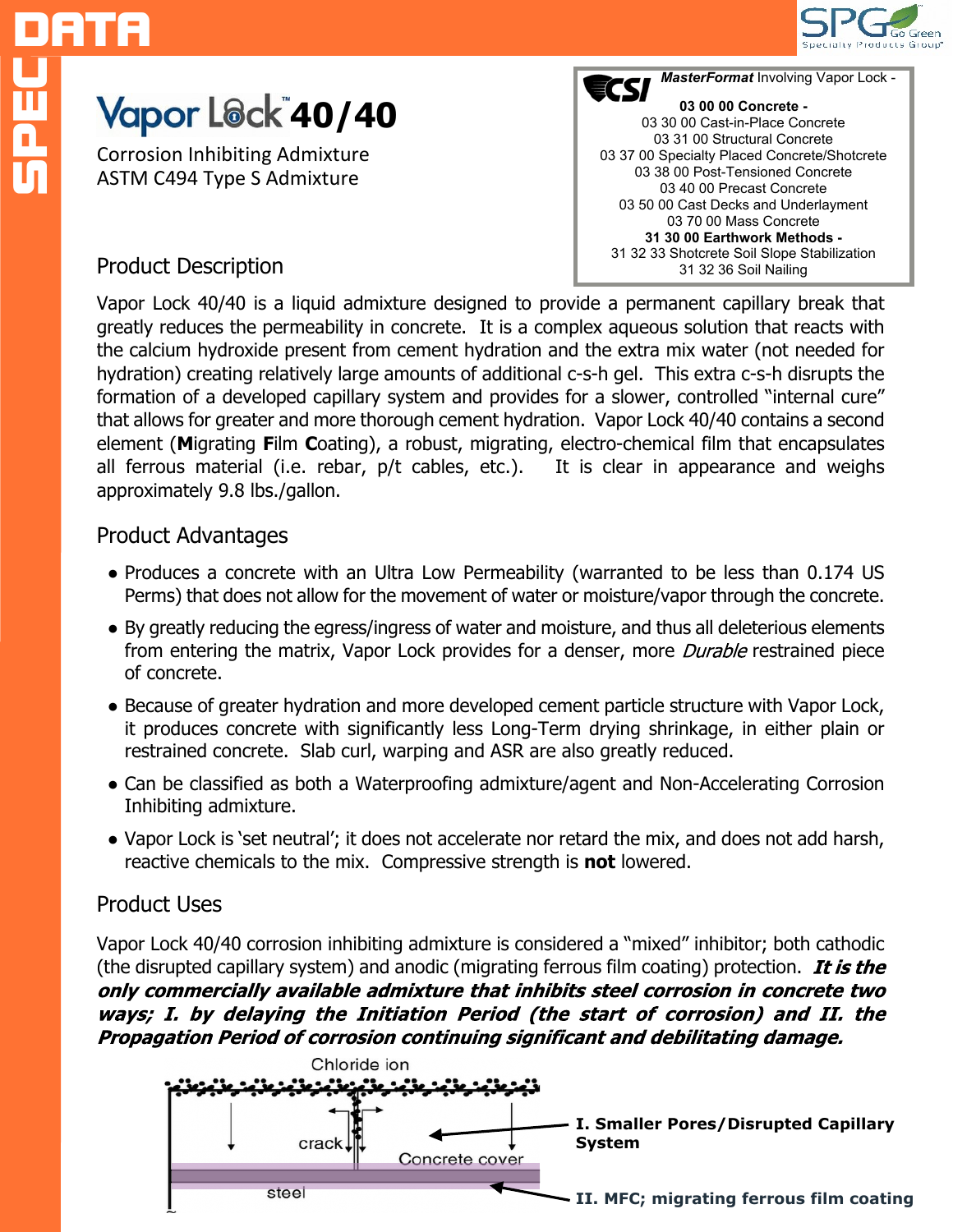Below are summaries of the most up-to-date Corrosion Potential testing available and are the product of hundreds of hours in C09 Concrete & Aggregates, D08 Waterproofing and G01 Corrosion of Steel ASTM technical committees. Combined with ASCE, ACI and Rilem technical committees and published papers offer the most real-world, practical testing to illustrate steel in concrete Corrosion Inhibition available.

First, our core technology lies in providing a completely disrupted capillary system; focusing on where there is no concrete. Our goal, drastically slowing the *Initiation* of steel corrosion in concrete; massive reductions in the ingress/egress of deleterious materials entering the cement matrix; chlorides, sulfates, microbial, etc.. A disrupted capillary system

(capillary break), reducing porosity down around the 0.02 US Perm level. Modified ASTM C1218 - Standard Test Method for Water-Soluble Chloride in Mortar and Concrete as proposed by Dr. Tyler Ley, Ph.D., P.E., at Oklahoma State University - X-Ray Penetration with Iodide to best illustrate this.

In this protocol, two small 1" deep by 1" in circumference cores are prepared with wax around the sides. Potassium iodide is added and two x-rays from two different angles are taken immediately, and then at days 1, 5, and 10. Potassium iodide is used as it shows up better in X-Rays and diffuses in concrete very similar to that of chloride ions.



## **Conclusions**

- The Vapor Lock enhanced concrete versus the control showed a 30% reduction in surface/shallow penetration with potassium iodide at 10 days of exposure.
- Similar results were found at 5 days and both cores showed good agreement with each other for samples C and V.
- The results were tested at day 75 85, with relatively high-performance mixes.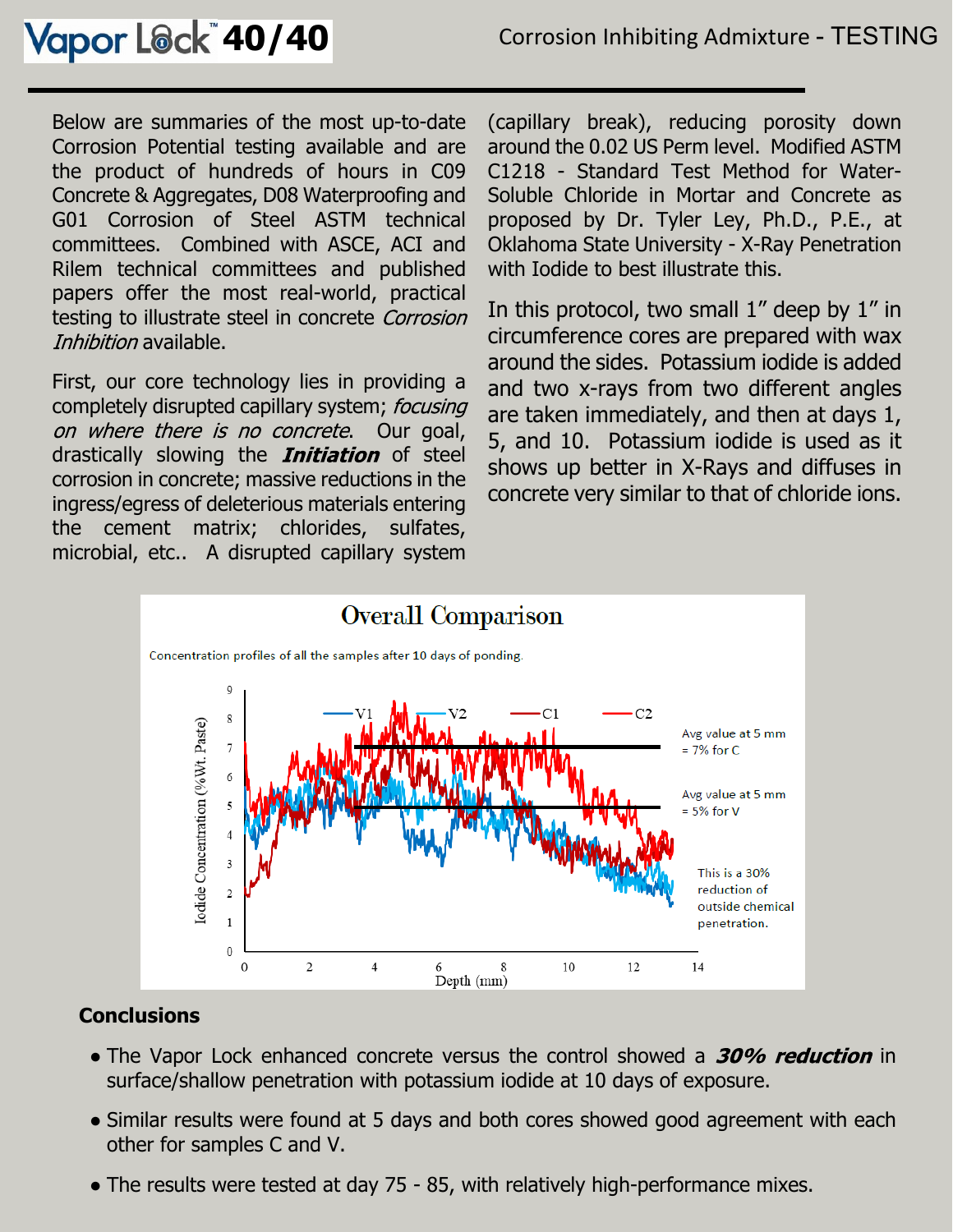Next, we provide a benign, **Electro-Chemical, migrating film coating** in our admixture. This robust, self-healing film coating moves towards any ferrous material while the concrete is in it's 'plastic stage'. Reinforcement (steel bars, p/t cables, etc.) are all automatically protected and the corrosion process is forever inhibited.

To best illustrate this process, we've adopted modified G109 or "Cracked Beam" tests (AASHTO T259); where we try to induce as much corrosion as fast as possible. Saturated salt solutions in direct contact with crack induced beams that are ponding; dried, and

re-wet often. Besides the ultimate physical inspection of the rebar that takes place at the conclusion of the wetting/drying cycles, we've incorporated a Half-Cell (ASTM C876 - Standard Test Method for Half-Cell Potentials of Uncoated Reinforcing Steel in Concrete) to aid in predicting corrosion activity as it takes place.

Our goal, drastically slowing the **Propagation** of steel corrosion in concrete, if and when it happens. The highly disrupted capillary system and active film coating is both cathodic and anodic activity and considered active protection.

Specimens made from a common 4,500 psi, 0.45 w/cm ratio, 1" top size aggregates mix with 658 pounds of cement. Three number 4 bars (1/2" diameter) placed in a standing triangle pattern, with the top bar being 1" from the surface. Steel was purchased from a standard building material center and not cleaned or treated in any way. The modified "crack beam" tests are finalized by a subjective, destructive physical inspection of the rebar. Up to that point, we incorporate ASTM C876 with a Half-Cell to 'map' corrosion potential. The results are summarized below:





**Conclusions -** By Day 60, both the control and calcium nitrite specimens were well into the 'High Risk' zone of Corrosion Potential. Vapor Lock enhanced concrete is holding in the Neutral zone of Corrosion Potential.